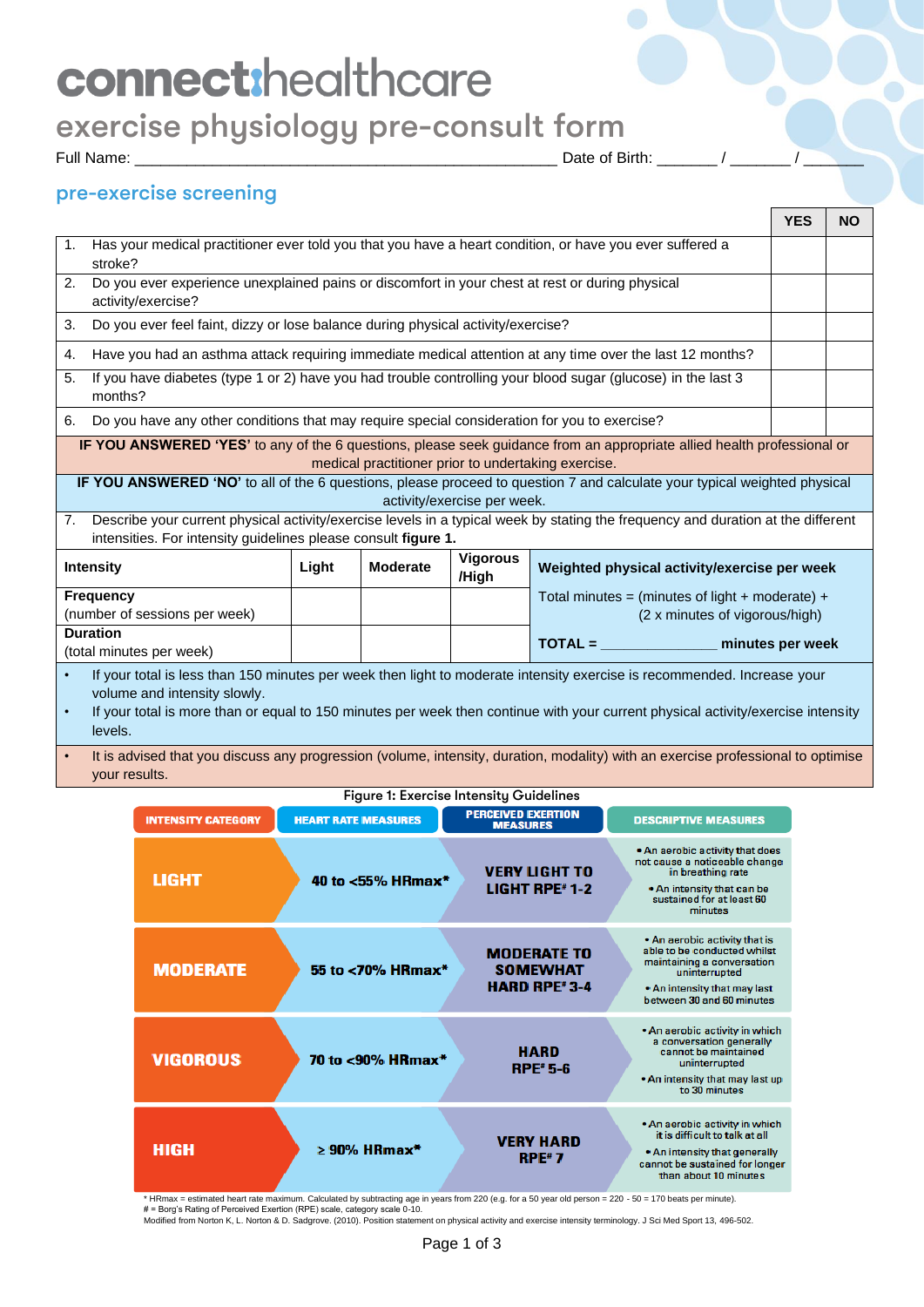| 9. Do you smoke on a daily or weekly basis, or have you quit in the last 6 months? Yes / No<br>10. Body composition:                                                                                      |
|-----------------------------------------------------------------------------------------------------------------------------------------------------------------------------------------------------------|
|                                                                                                                                                                                                           |
|                                                                                                                                                                                                           |
| Weight (kg): ___________ Height (cm): ___________ BMI (kg/m <sup>2</sup> ): ___________ Waist circumference (cm): ___________                                                                             |
| 11. Have you been told that you have high blood pressure? Yes / No                                                                                                                                        |
| 12. Have you been told that you have high cholesterol / blood lipids? Yes / No<br>If known:<br>Total cholesterol (mmol/L): ______ HDL (mmol/L): ______ LDL (mmol/L): ______ Triglycerides (mmol/L): _____ |
| 13. Have you been told that you have high blood sugar? Yes / No<br>If known:                                                                                                                              |
| 14. Have you spent time in hospital (including day admission) for any condition / illness / injury during the last 12<br>months?<br>Yes / No                                                              |
| 15. Are you pregnant or have you given birth within the last 12 months? Yes / No<br>If yes, provide details:                                                                                              |
| 16. Do you have any diagnosed muscle, bone, tendon, ligament or joint problems that you have been told could be                                                                                           |

made worse by participating in exercise?

*If yes, provide details: \_\_\_\_\_\_\_\_\_\_\_\_\_\_\_\_\_\_\_\_\_\_\_\_\_\_\_\_\_\_\_\_\_\_\_\_\_\_\_\_\_\_\_\_\_\_\_\_\_\_\_\_\_\_\_\_\_\_\_\_\_\_\_\_\_\_\_\_\_\_\_\_\_*

*\_\_\_\_\_\_\_\_\_\_\_\_\_\_\_\_\_\_\_\_\_\_\_\_\_\_\_\_\_\_\_\_\_\_\_\_\_\_\_\_\_\_\_\_\_\_\_\_\_\_\_\_\_\_\_\_\_\_\_\_\_\_\_\_\_\_\_\_\_\_\_\_\_\_\_\_\_\_\_\_\_\_\_\_\_\_\_\_\_\_\_*